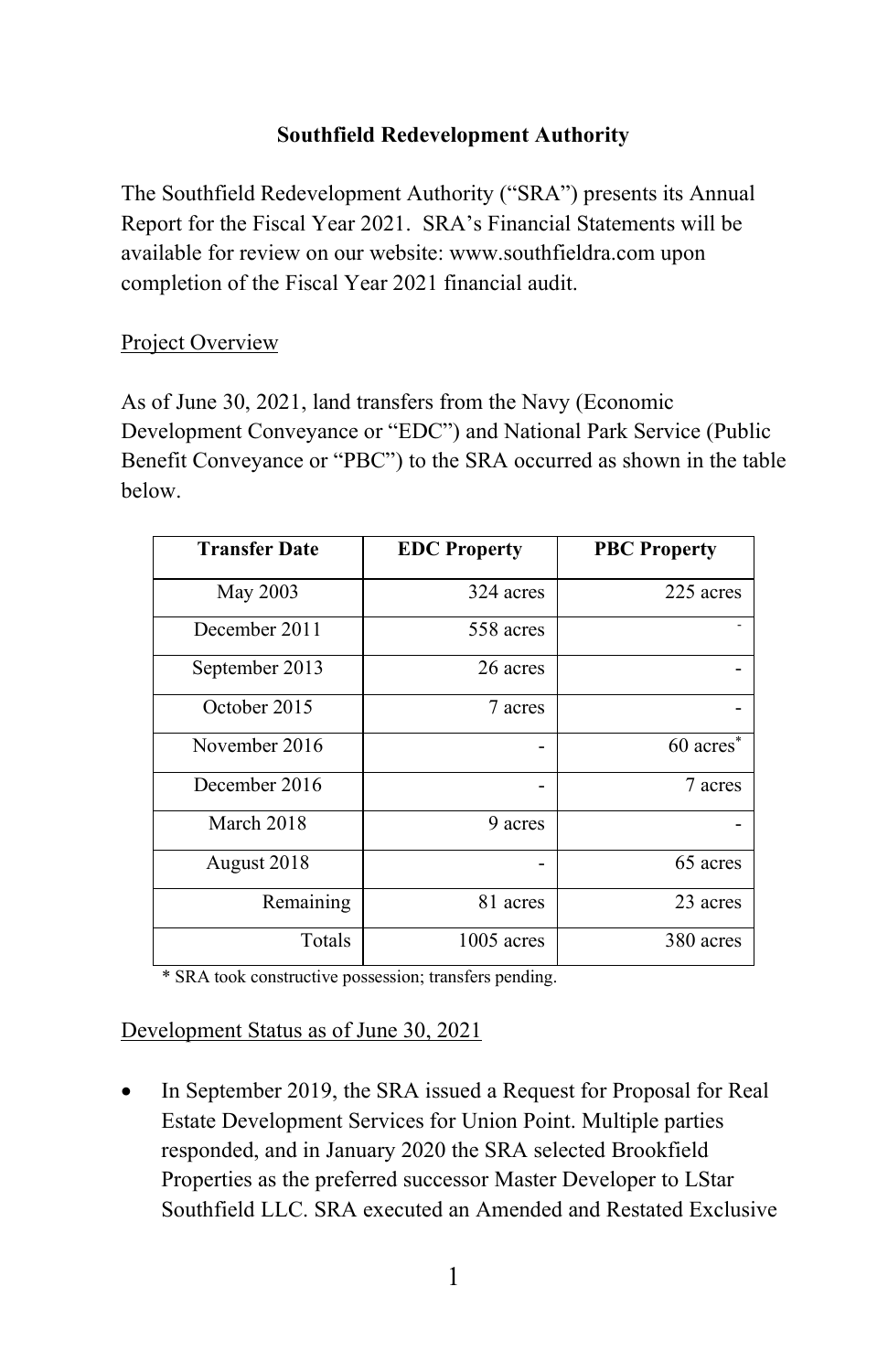Negotiation Agreement with Brookfield Properties (dba BPD Union Point LLC) in June 2021.

- Residential units completed to date: 1,235
- Additional residential units authorized through Site Plan approvals: 39
- Commercial space built to date: 43,000 square feet
- Additional commercial space authorized through Site Plan approvals: 30,482 square feet

Construction Activity

Stonebridge Homes (45 single family homes)

• As of June 30, 2021 –16 units under construction. 6 occupancy permits issued to date.

William B. Rice Eventide – Fairing Way (211 apartments and long-term care facility)

• As of June 30, 2021 – All work is complete; all occupancy permits have been issued.

# Financial - Revenues and Expenses

The Fiscal Year 2021 General Fund operating budget, as amended on June 18, 2020 was approved at \$2,022,861.59. Debt service for the 2010A Infrastructure Bond comprised approximately 59% of the budget. Fund Balance reserves would be utilized for any shortfall between Revenues and Expenses.

#### Southfield District Tax Rate

Tax rates are approved by the Massachusetts Department of Revenue based upon all revenue receivables. The tax recapitulation (RECAP) requires reporting of all anticipated income and all authorized expenditures for a given year. This calculation yields a tax rate.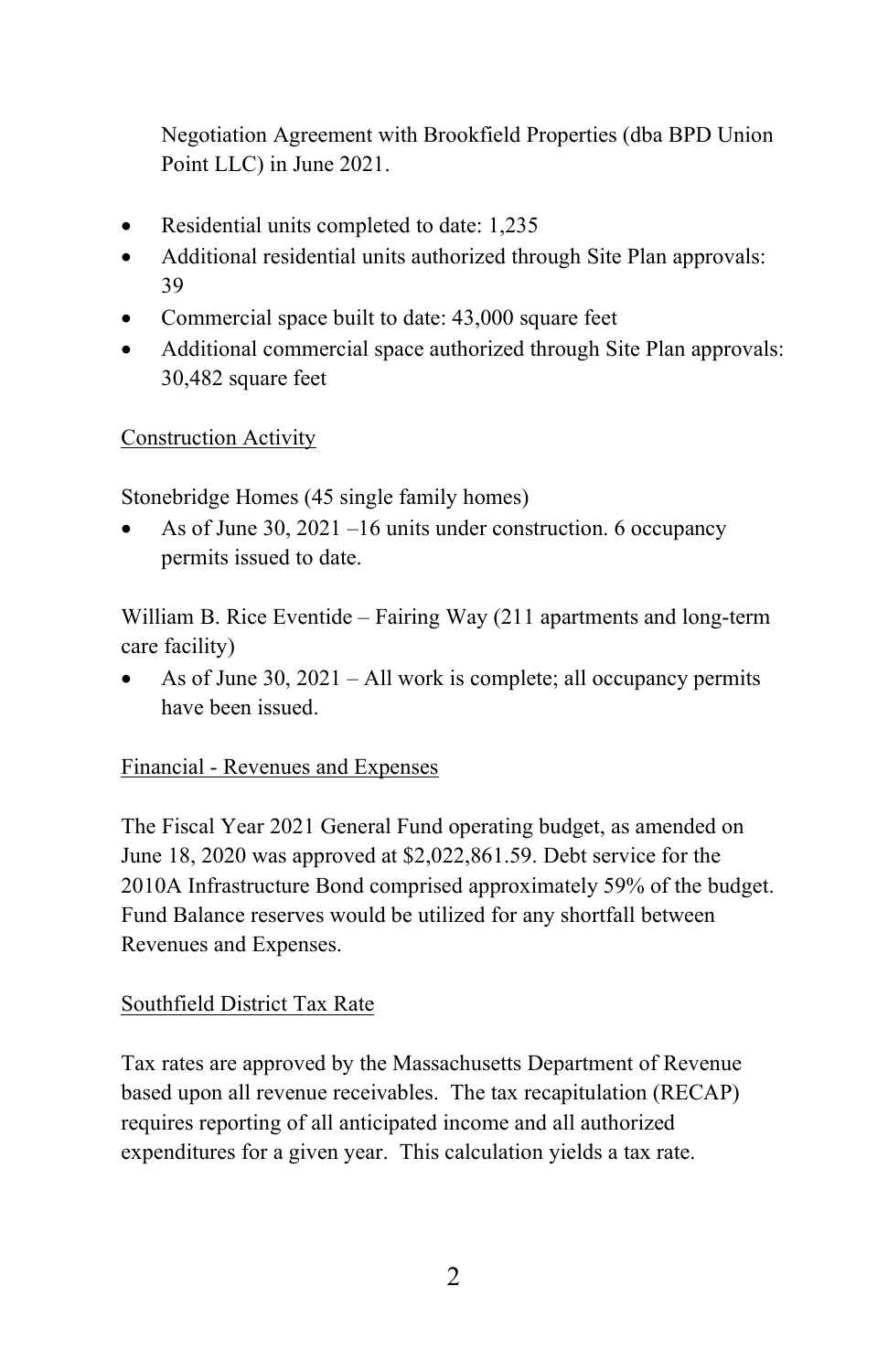- FY21 Southfield Certified Values \$443,912,930
- A single tax rate of \$0.49 for the district was approved and a district tax levy of \$217,517.33 in district tax.

### Infrastructure Bond

The 2010A Infrastructure Development Revenue Bonds ("Bonds") in the amount of \$12.55 million were issued on August 9, 2010. The Bonds are secured by Assessments and Pledged Revenues levied on each Parcel of Assessed Property. The Assessments have been imposed upon the real property within the boundaries of SouthField and are limited to those properties transferred under FOST 1 and 2 (June 2006 conveyance to LNR South Shore, LLC). Assessments are equal to the interest and principal on the Bonds and estimated administrative expenses related to the Bonds. The Assessment Roll is updated each Tax Year. In FY21, the SRA and Host Communities were required to pledge \$1,066,788 from dedicated tax revenue toward the debt obligations. The Special Assessment incurred to unimproved landowners as of January 1, 2020 was \$77,713. Together these two amounts totaled the FY21 bond cost of \$1,144,505.

The 2010A Bond was refunded as the Infrastructure Development Refunding Bonds, Series 2020A issued in the aggregate principal amount of \$13,295,000 inclusive of Issuance Costs. The Principal Payments increase annually ranging from \$350,000 to \$850,000 and maturing on August 15, 2040 with the final Principal Amount of \$4,170,000. A Premium on the Bond Issuance, in the amount of \$4,035,000 was realized as part of the present value of interest reduction savings. This Premium is to be allocated to current Infrastructure Projects as approved by the Board of Directors.

#### Parkway Bond

Utilizing funds from the Commonwealth of Massachusetts, construction of the East-West Parkway ("Parkway") began in 2010. With the initial construction phases of the Parkway completed, the roadway opened in August of 2013. The SRA utilizes annual net new tax revenue information to calculate any annual deficiency obligations to the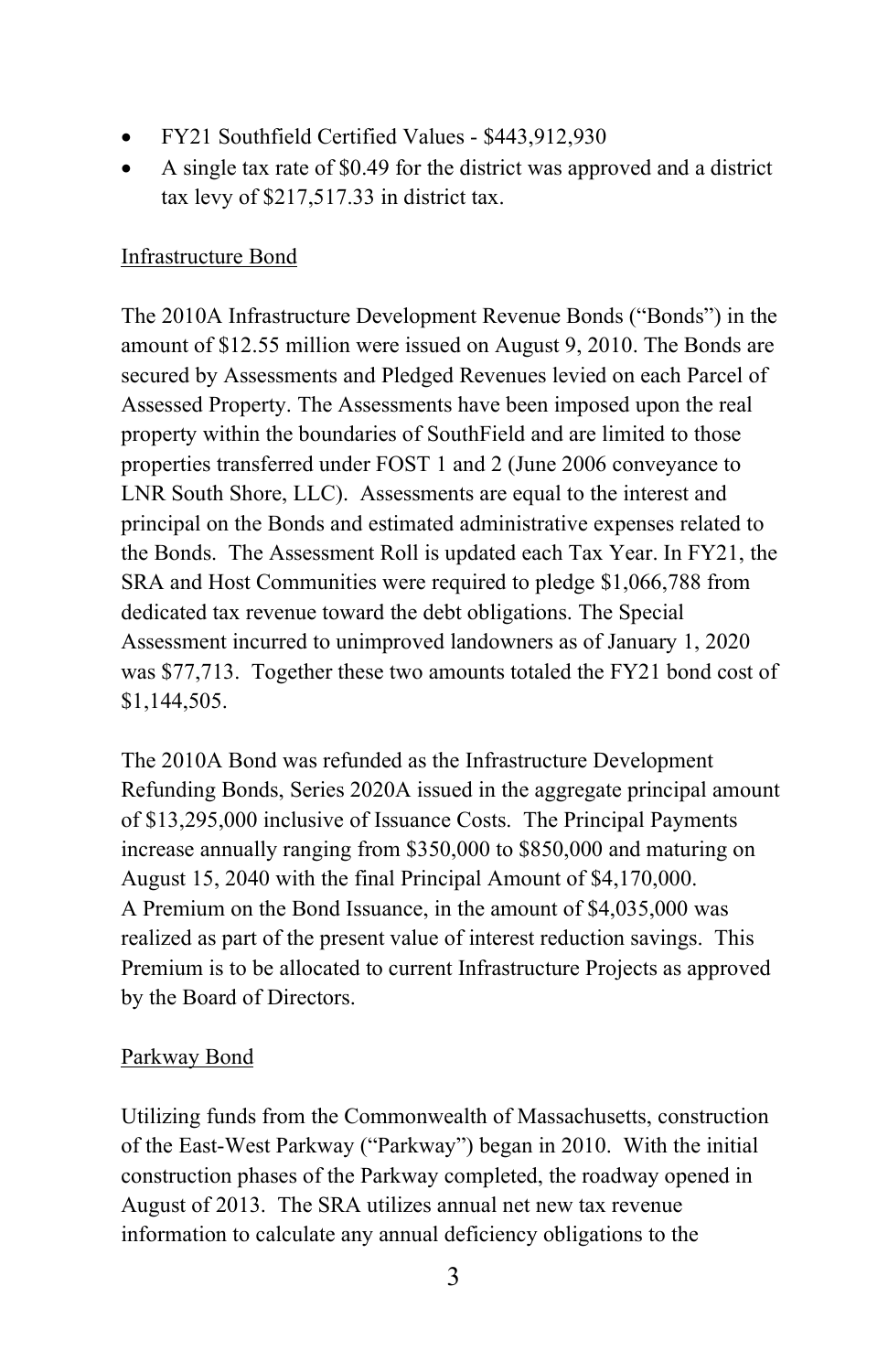Commonwealth. The aggregate deficiency obligations from FY13 through FY20 are currently in deferral.

## Free Cash

The undesignated fund balance in the general fund at the end of each fiscal year is submitted to the Massachusetts Department of Revenue for certification of Free Cash. The chart below indicates those amounts certified in prior years.

| <b>FREE CASH</b> |   | FV17      | FV18      | FV19 | FY20 |
|------------------|---|-----------|-----------|------|------|
| General Fund     | C | 2.105.896 | 1,004,017 |      | N/A  |
|                  |   |           |           |      |      |

As of the time of this writing, the FY2020 free cash has not been certified.

### Other Post-Employment Benefits ("OPEB")

GASB Statement 45 requires state and local governments to begin reporting OPEB costs and obligations. This statement requires that the annual cost and liability associated with OPEB be computed and gradually accounted for within the governmental entity's books and records. With the SRA having fewer than 100 participants covered under the plan it is eligible for an alternative measurement method of reporting. The report includes the calculation for the Actuarial Accrued Liability ("AAL") which is defined as the total projected liability for OPEB covered under the plan. The AAL calculation uses the data on active employees, employees who are eligible for retiree healthcare, current retirees and beneficiaries. Utilizing this approved methodology and an independent firm to perform the calculations, it was previously determined that potential liability was \$352,172. A separate stabilization fund was established for the specific purpose of holding such funds. As of June 30, 2021, this fund had a balance of \$331,382.

# Retirement Board

The SRA is a member of the Plymouth County Retirement Association ("PCRA"). The PCRA is comprised of a five-member Board of Directors with the fiduciary responsibility for the fund assets.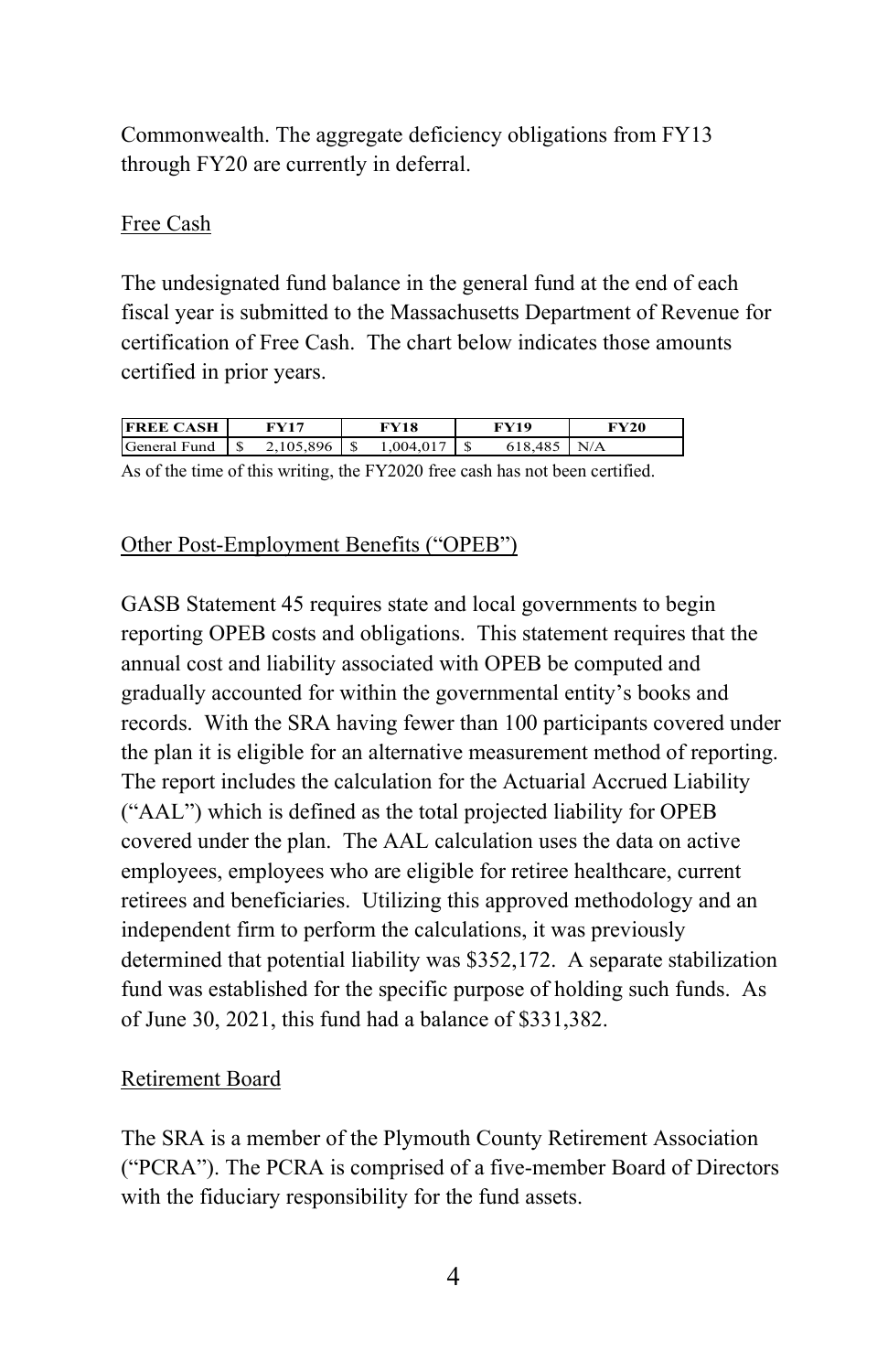### Enterprise Funds

The SRA provides Union Point residents with water supply and sewer disposal through a contractual agreement with the Town of Weymouth. The SRA previously adopted Chapter 44, Section 53F ½ of the General Laws for water and sewer activities. Revenues collected are dedicated solely to offset operating expenditures. Any excess balance at year end remains with the enterprise fund. The FY2021 Water/Sewer Enterprise Fund Budget was \$34,500.

In January 2018 the Town of Weymouth took over billing and collections for all of the existing water and sewer customers at Union Point. As of June 30, 2021, the SRA still retained all O&M responsibilities, however all new revenues go to the Town of Weymouth.

### Retained Earnings

The undesignated fund balance in the enterprise fund at the end of each fiscal year is submitted to the Massachusetts Department of Revenue for certification of Retained Earnings.

The chart below indicates those amounts certified in prior years.

| Retained<br>Earnings | <b>FY17</b> | <b>FY18</b> | <b>FY19</b> | <b>FY20</b> |
|----------------------|-------------|-------------|-------------|-------------|
| Enterprise Fund      | 777.821     | 815.018     | 308,980     | 390,124     |

As of the time of this writing, the FY2020 retained earnings have not been certified.

#### Cash Management

Investment options are limited and governed by the General Laws. Cash was invested primarily in money market accounts. All SRA financial institutions have been rated by Veribanc as "green with three stars". These ratings are reviewed on a semi-annual basis.

# Risk Management

The SRA insurance coverage under FY20 policies included directors and officer's coverage, automobile, and worker's compensation.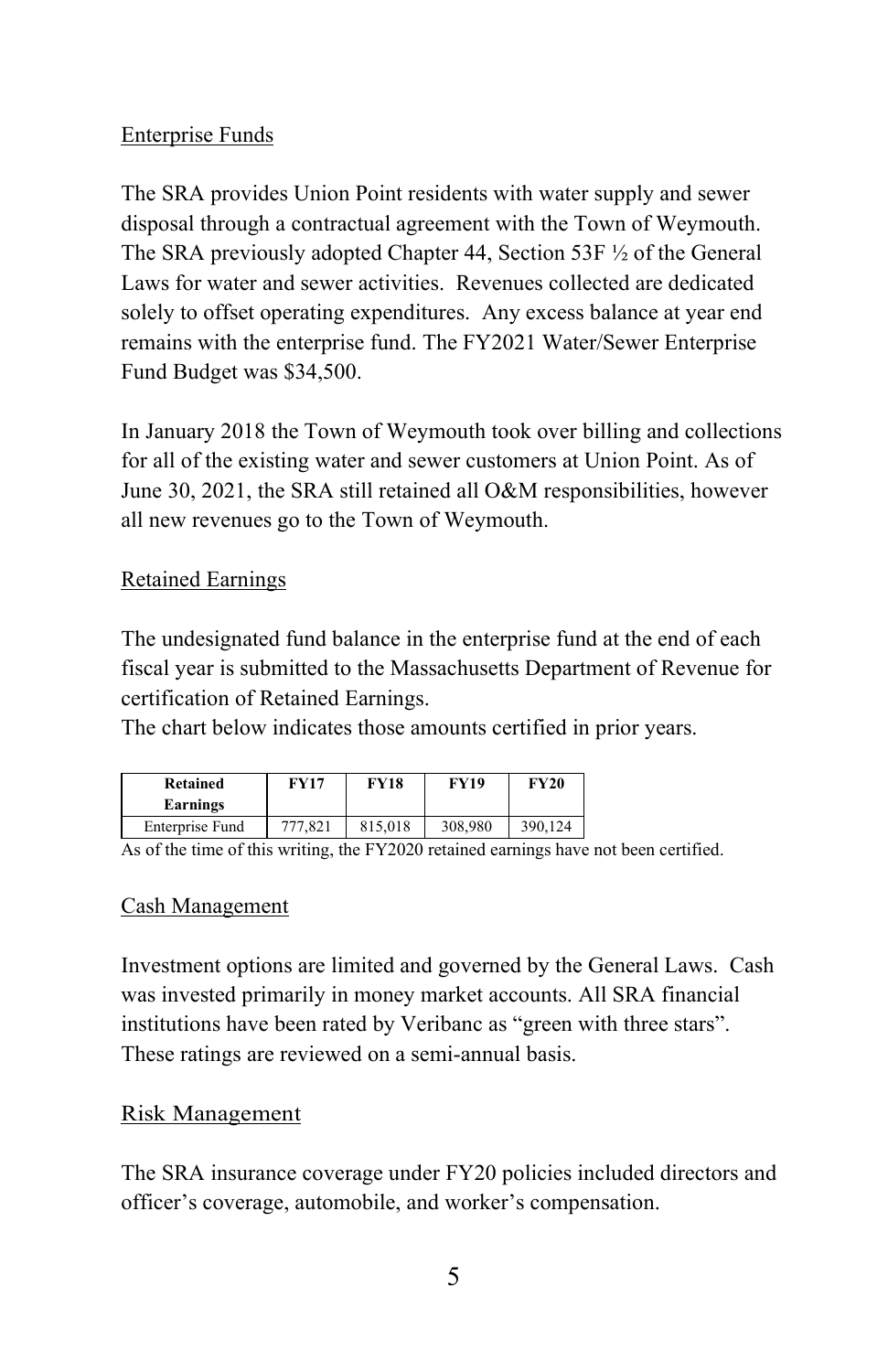# SRA Advisory Board

The Advisory Board reviewed the General Fund and Enterprise Fund Budgets; and presented their comments and concerns to the Board of Directors.

# SRA Advisory Board as of June 30, 2021

| Weymouth:                                                       | Russell Drysdale (Vice Chairman)     |  |  |
|-----------------------------------------------------------------|--------------------------------------|--|--|
|                                                                 | Daniel Gover (Secretary)             |  |  |
| Rockland:                                                       | John Ellard                          |  |  |
|                                                                 | Judy Hartigan                        |  |  |
| Abington:                                                       | Joseph Shea                          |  |  |
| Hingham:                                                        | (VACANT)                             |  |  |
| Metropolitan Area Planning Council: Martin Pillsbury (Chairman) |                                      |  |  |
| Old Colony Planning Council: Steven Santeusanio                 |                                      |  |  |
| Gubernatorial Appointments:                                     |                                      |  |  |
| Skilled in Real Estate Development - Lawrence Leahy             |                                      |  |  |
|                                                                 | Administration & Finance $-(VACANT)$ |  |  |
| Housing and Economic Development – (VACANT)                     |                                      |  |  |